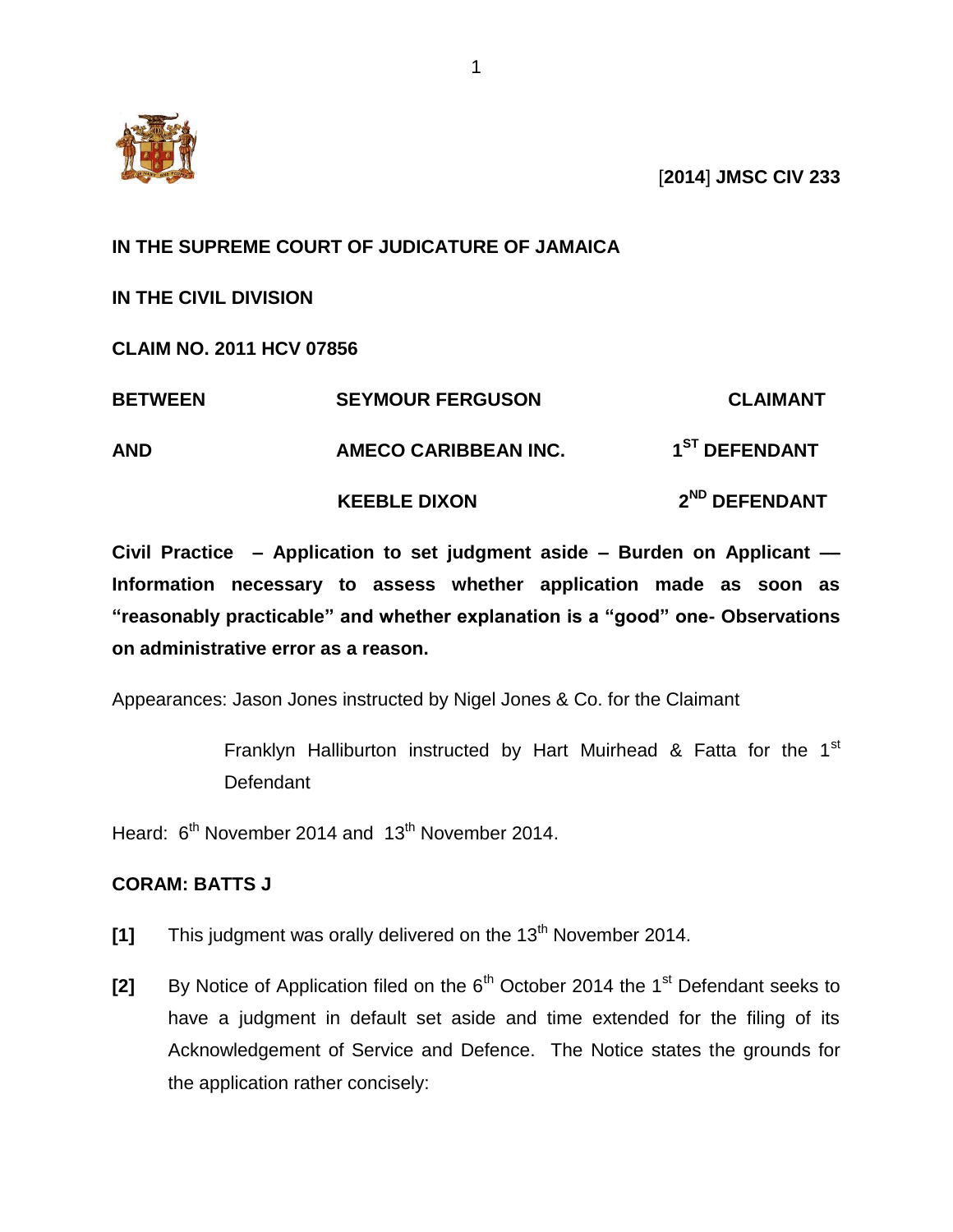- *" a) At the time when request for judgment was filed the First Defendant had not been served with a copy of the Particulars of Claim which had been duly filed.*
	- *b) The 1st Defendant has a real prospect of successfully defending the Claim.*
	- *c) There is a good reason why the acknowledgement and defence were not filed and this was due to unintentional administrative error.*
	- *d) The application was made as soon as it was reasonably practicable to do so after the legal vacation when the 1st Defendant became aware that the Claimant requested a default judgment."*

The Application is supported by an affidavit of Novelette Appleby an administrative assistant employed to the 1<sup>st</sup> Defendant.

- **[3]** The Claimant opposes the application on the following grounds:
	- a) The Rules do not require that Particulars of Claim be sealed.
	- b) There has been no real Defence demonstrated because the alleged lease has not been exhibited.
	- c) The reason for delay advanced is by law not a good one and must not be accepted by this Court.
	- d) The court is not in a position to excuse delay or decide if the application is as soon as reasonably practicable because there is no evidence as to the relevant time period. It was the duty of the  $1<sup>st</sup>$  Defendant to provide this information.
- **[4]** In considering this matter I bear in mind that a party is not to be driven from the seat of judgment without an opportunity to be heard save and except where to do so would result in an injustice. This fundamental precept of natural justice,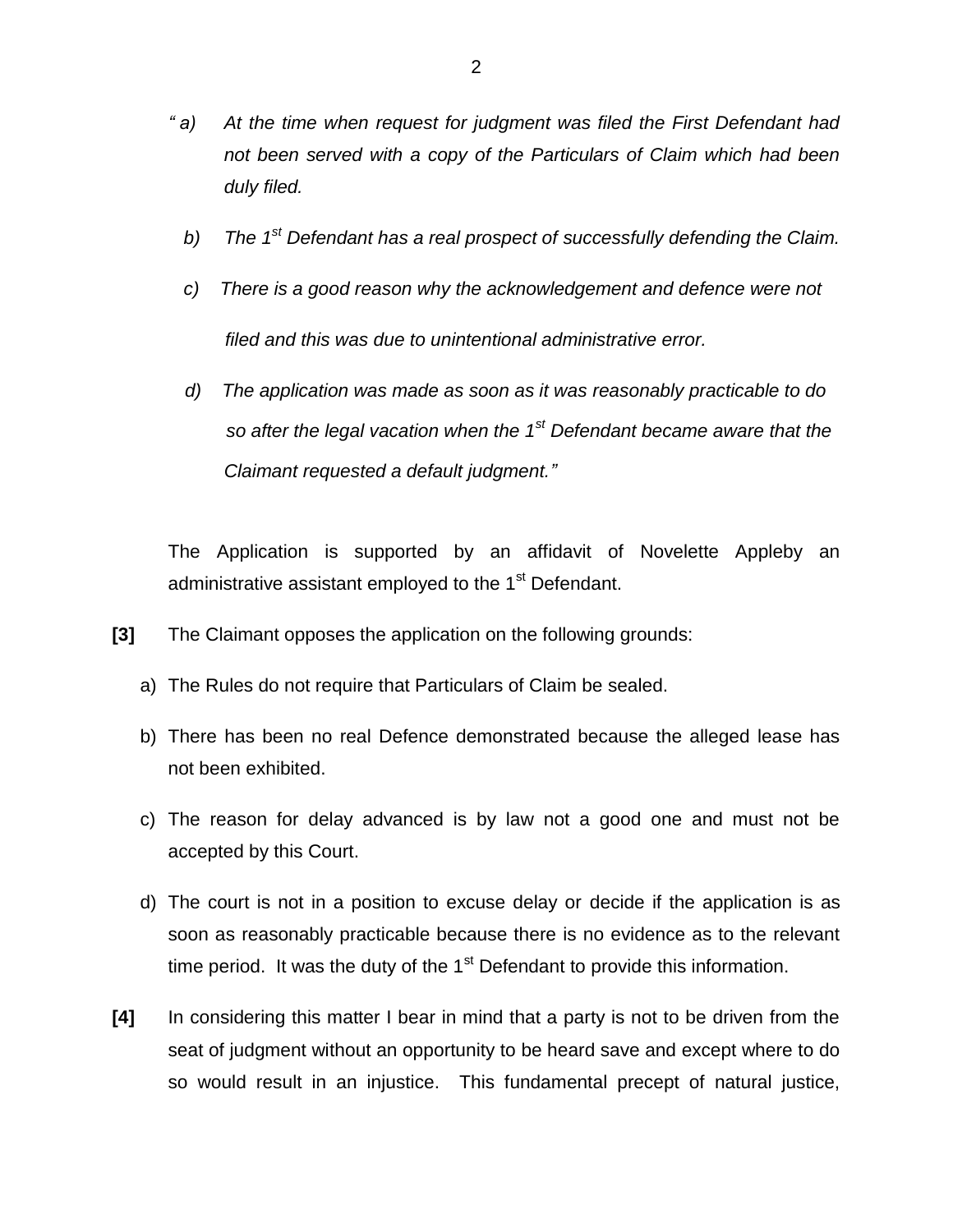recognised in the constitutional right to a fair hearing, is expressed in *Evans v Bartlam [1937] 2 All ER 646.* It remains good law.

**[5]** The Civil Procedure Rules are to be regarded in that light even as the Court seeks to enhance its efficiency and penalise delinquency. The Rules and in particular Order 13.3 state:

> *"1. The Court may set aside or vary a judgment entered under Part*  12 if the defendant has a real prospect of successfully defending *the claim.*

> *2. In considering whether to set aside or vary a judgment under this rule the court must consider whether the defendant has:*

> > *a) applied to the Court as soon as is reasonably practicable after finding out that judgment has been entered.*

> > *b) given a good explanation for the failure to file an Acknowledgement of Service or Defence as the case may be."*

- **[6]** In this matter the 1<sup>st</sup> Defendant urges that the Default Judgment was irregularly entered and should be set aside as a matter of right. This is because the Particulars of Claim served upon them had not been issued by the Court. I asked counsel to point me to the Rule which required that such a document be sealed. He said there was no such rule, however his contention was that the Particulars of Claim served had not been filed. I asked how did he know that. He said the document served did not have the normal stamp demonstrating it was a true copy of the one filed. Counsel was unable to point to a rule making it mandatory for a document served to have such a stamp.
- **[7]** I agree with the submissions of counsel for the Claimant that the Rules require only that the originating process i.e. the claim be sealed. Furthermore service of Claim and Particulars were proved by an affidavit of service filed in support of the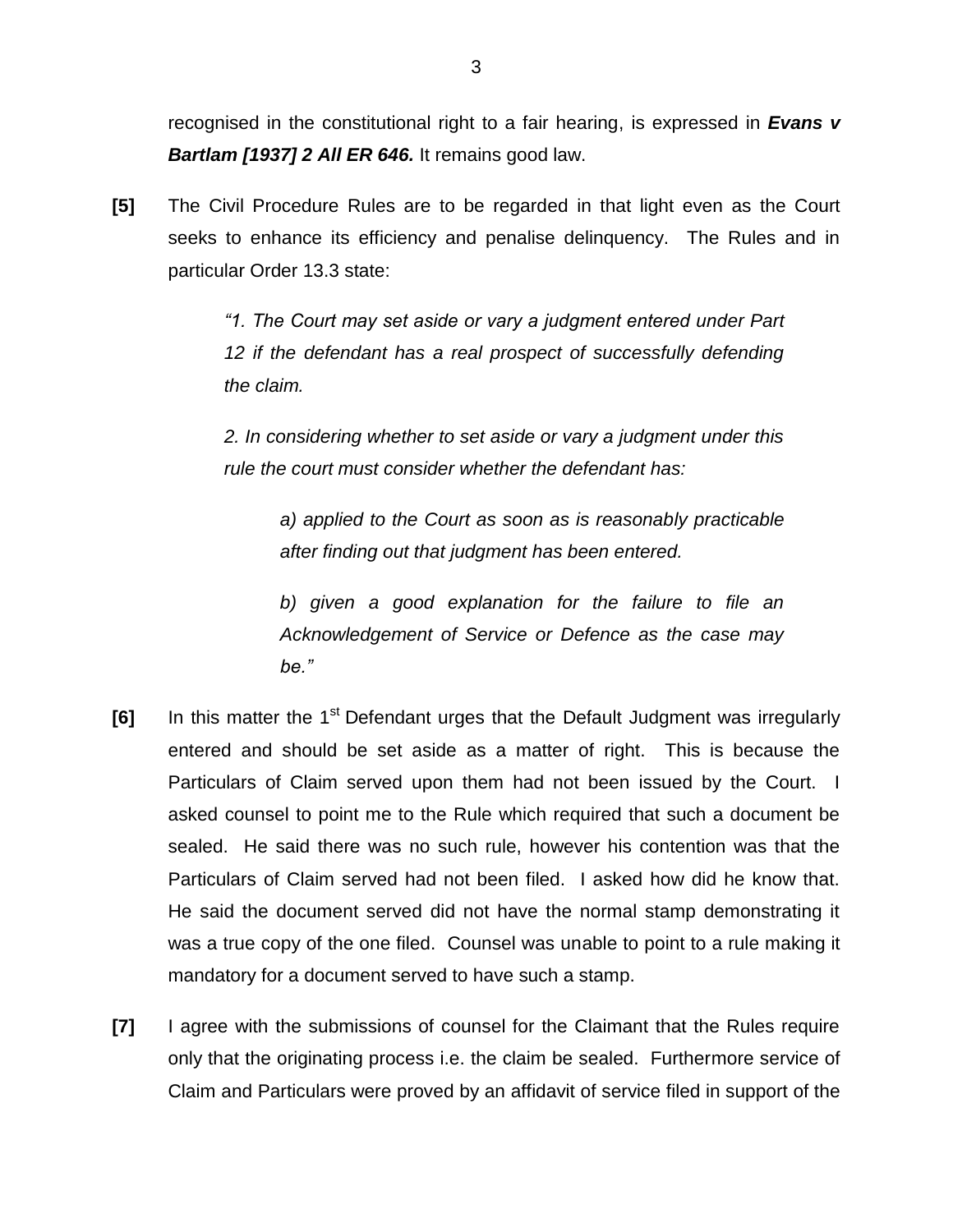Default judgment. Additionally by affidavit of Jason Jones filed on the 29<sup>th</sup> October 2014, a letter from the Claimant's former attorney-at-law affirms that a true copy of the Particulars of Claim filed in the Supreme Court was the one served on the 1<sup>st</sup> Defendant. I should add that perusal of the Court's file shows clearly that the Particulars of Claim were indeed filed on the 15<sup>th</sup> December 2011.

- **[8]** I therefore find that there has been no irregularity. The 1<sup>st</sup> Defendant was duly served with a Claim and Particulars of Claim. In any event I would have in the circumstances adopted the approach of my sister McDonald J in *Hennie v Ja.*  **Pre-Mix [2014] JMSC Civ 50** Unreported judgment delivered on the 11<sup>th</sup> April 2014 (a case helpfully cited by Mr. Jones),that " technical" errors should not be allowed to defeat the substance of a claim. In that case a Defence was filed but bore an incorrect suit number. The Claimant , being well aware a Defence was filed, was not allowed to maintain a judgment in Default entered in such circumstances. In this case even if there was a breach of the Rule (expressed or implied) I would have found the breach to be lacking in substance. The judgment is therefore regularly entered and will not be set aside as of right.
- **[9]** I now turn to consider whether the 1<sup>st</sup> Defendant has demonstrated that it has a Defence with a real prospect of success.
- **[10]** The Claim is in negligence arising from a motor vehicle accident. The Claimant alleges that the 1<sup>st</sup> Defendant's motor vehicle was being driven by its servant or agent. In her affidavit Ms. Appleby states that the  $1<sup>st</sup>$  Defendant's core business is the lease of fleets of vehicles for hire and reward. The company's records confirmed that the vehicle was at the material time leased to Caribbean Broilers Limited under the terms of an Agreement dated  $8<sup>th</sup>$  May 2006 and subsequently amended up to September 2011. The agreement she says provides for Caribbean Broilers to insure the vehicles, indemnify the 1<sup>st</sup> Defendant and, that Caribbean Broilers has full custody and control of them. The Defence according to Mrs. Appleby is based upon legal advice that the  $1<sup>st</sup>$  Defendant cannot be liable for alleged negligence of a party who was not its servant or agent using its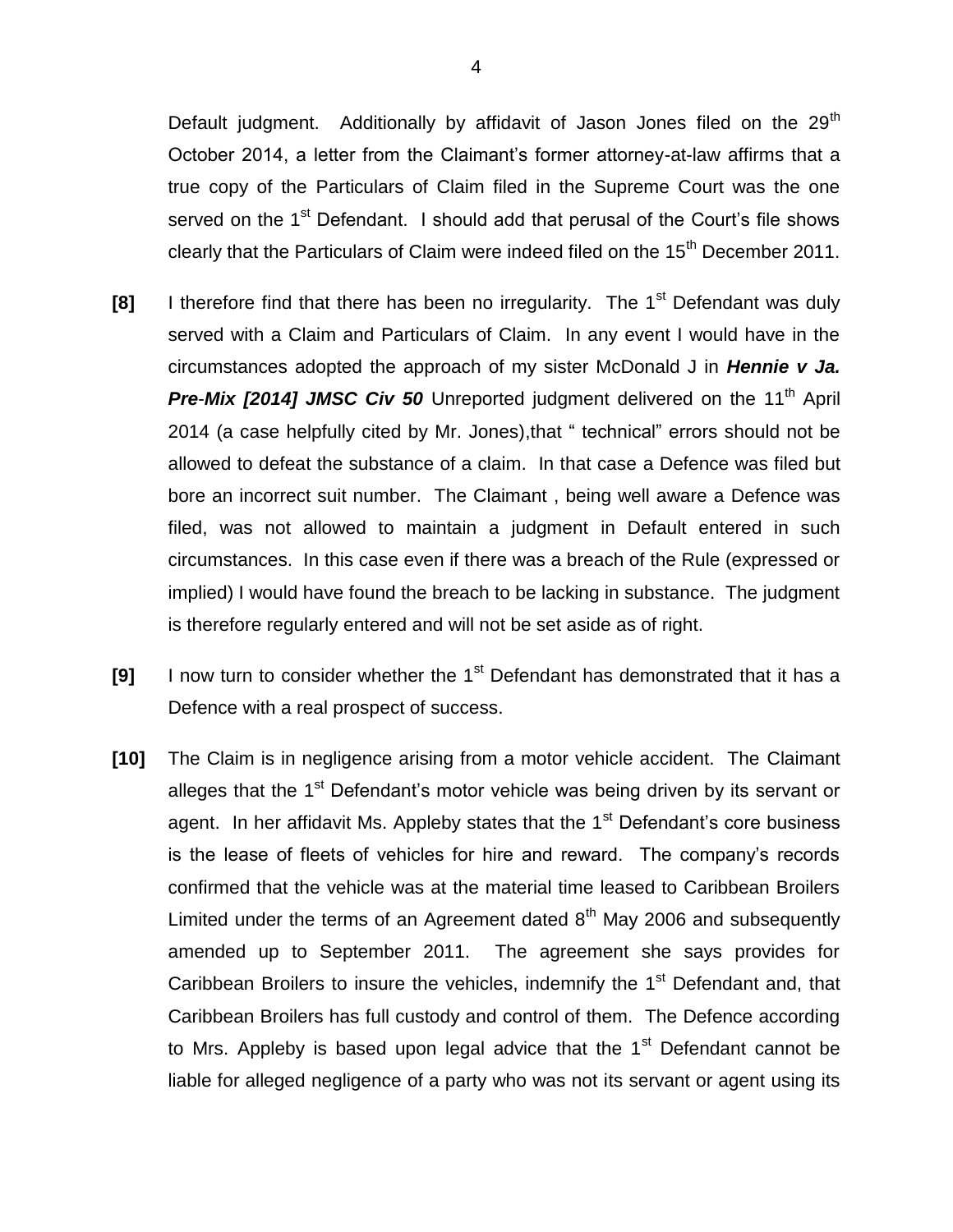vehicle which was leased for hire and reward. A draft Defence is attached to the Affidavit.

**[11]** It is manifest that a Defence with a real prospect of success has been demonstrated. Certainly it is too late in the day to question the legal principles established in *Launchbury v Morgan [1972] 2 All ER 605* and applied here in Jamaica in *Avis Rent-a-car v Maitland (1980) 32 WIR 294.* To be fair Claimant's counsel did not seek to do that. Rather he urged that the defence could not be demonstrated unless the lease agreement was exhibited. He relied on *Guardsman Alarms Ltd. v Graymill Engineering Ltd.* claim No. HCV 1113/2007 unreported judgment delivered 11<sup>th</sup> November 2009, and in particular Justice Brown's dictum at paragraph 10 of the judgment that:

> *"A real prospect of successfully defending a claim is not demonstrated by vacuous assertions supported by nothing more than the Defendant's oath. Without conducting a mini trial, the proposed defence is doomed to end in ashes without the rejuvenating force of the phoenix. Finding as I have, that the defence is hopelessly unconvincing, that should be dispositive of the matter."*

- **[12]** The judge's admirable dictum cannot be divorced from its context. So that, and this is obvious, in many cases oral evidence will suffice in and of itself. Indeed evidence very often is only oral. In the case before me the issue at trial will be whether the driver was the  $1<sup>st</sup>$  Defendant's servant or agent. This Ms. Appleby has denied. The existence of a lease agreement may be part of the proof of that assertion. However it is not necessary for that purpose. Proof, for example, that the driver was not an employee may suffice. I am not at this stage duty bound to decide whether this is so or not, it is sufficient for me to be satisfied that the Defence raised has a real prospect of succeeding. I hold that it does.
- **[13]** The position before me is to be distinguished from that facing the Hon. Mr. Justice Brown. There the claim was for the price of security services rendered.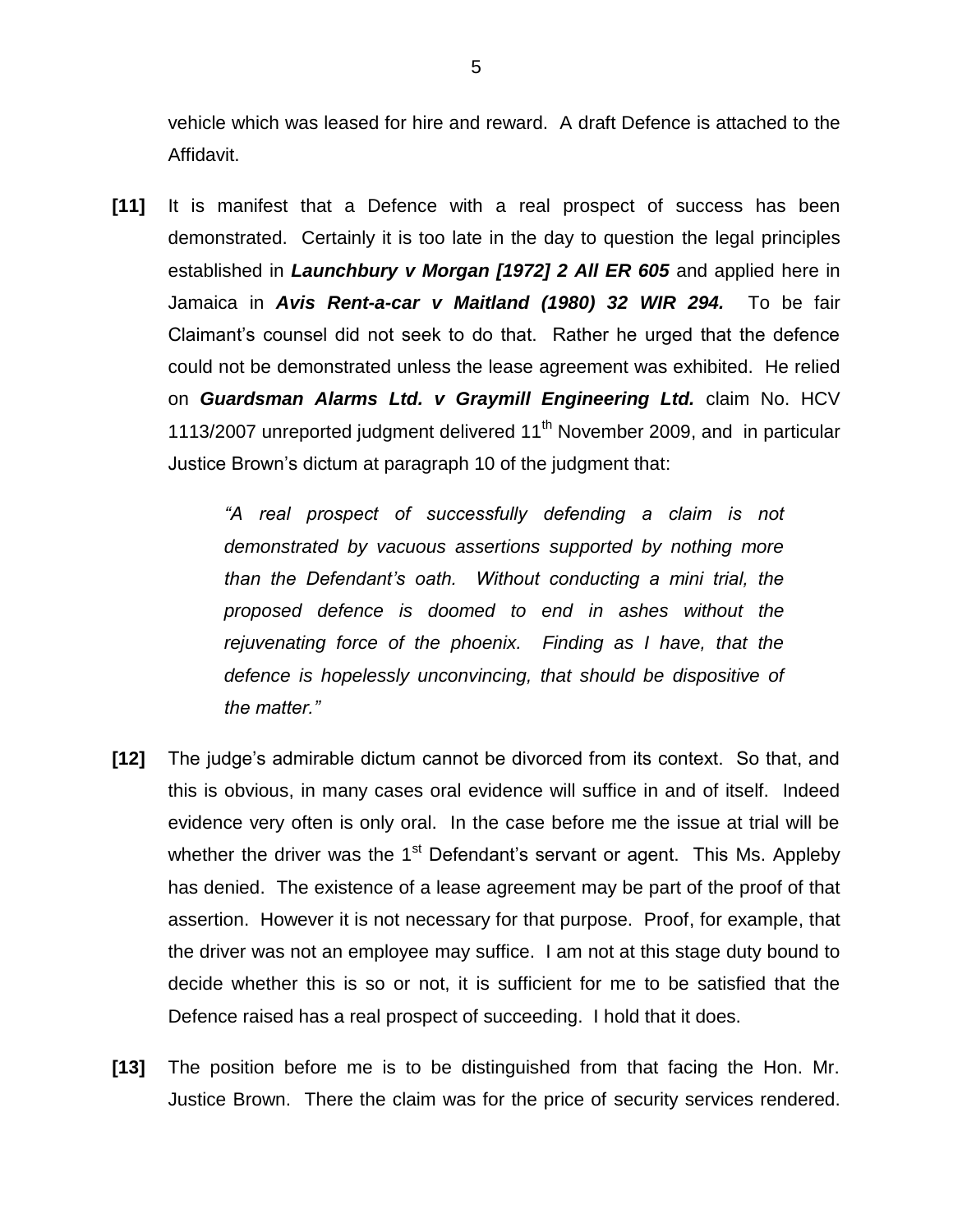The purported Defence was that the services had not been rendered properly causing loss. There was no evidence submitted of the alleged burglaries or loss; nor were cheques exhibited proving alleged part payments. In any event as the Judge correctly stated an assertion that "routine random checks" would have averted a burglary with any certainty is an unsound argument. So the Defence itself even accepting its oral proof, was not a good one i.e. the fact a burglary occurred was not sufficient evidence that the contract to provide security services had not been performed.

- **[14]** I have spent some time on that aspect because it formed a major part of the Claimant's submissions. I hold however that the Defendant has done enough to establish the intended Defence which has a real prospect of succeeding.
- **[15]** The Claimant's more persuasive arguments have to do with the lacunae in the material available for me to assess the delay in filing Acknowledgement and Defence, the prejudice to the Claimant, and, whether the Defendant acted with alacrity when making this application. Again reliance is placed on dictum of Justice Brown in *Guardsman Alarm Ltd. v Graymill Engineering Ltd.* (above).

*"It is the Defendant/Applicants who must place before the Court such material, as will enable the court to say whether they applied as soon as was reasonably practicable after finding out that judgment was entered. This the Claimant/Respondent may seek to rebut but the onus is on the Defendant/Applicant."*

I accept this statement of principle without demur.

**[16]** The affidavit of Miss Appleby states that the Statement of Case was served by registered post under cover of a letter dated  $17<sup>th</sup>$  January 2012. She indicates that the 1<sup>st</sup> Defendant has "no record of receiving" the registered letter because it was not recorded properly and was misfiled. The documents were located only after their attorneys confirmed with the Post and Telegraph Department when and who collected the registered letter. She then states that "within two weeks"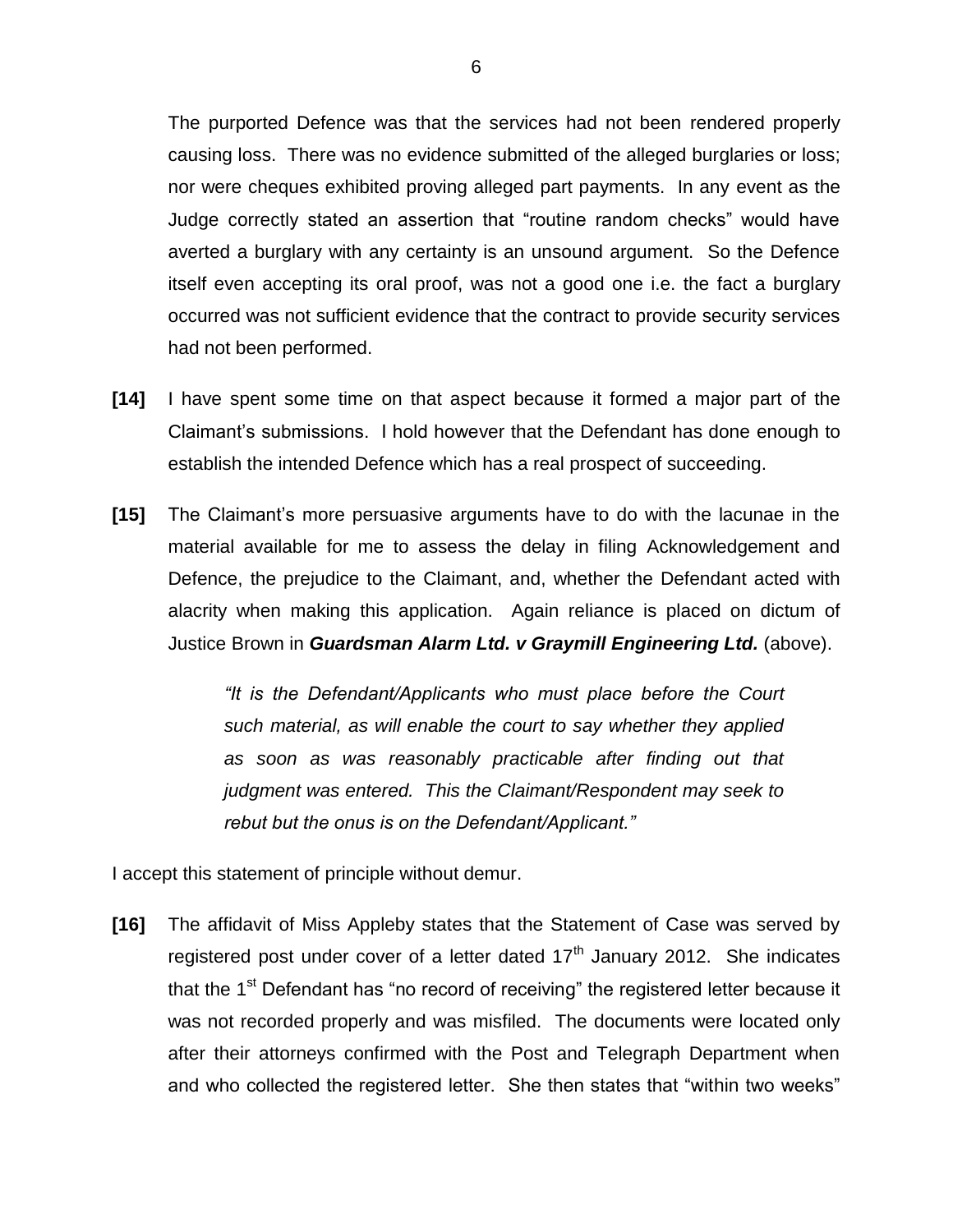of confirming this internal error the  $1<sup>st</sup>$  Defendant instructed their attorneys as soon as practicable to file the application.

- **[17]** The application was filed on the  $6<sup>th</sup>$  October 2014. The 1<sup>st</sup> Defendant has provided no information as to when the oversight was discovered, or as to what brought knowledge of the claim to their attention, or as to when their attorneys were instructed. This court cannot begin to assess whether an explanation for a delay in filing Acknowledgement and Defence is "good" within the meaning of the rules or, whether an application has been made as soon as "reasonably practicable" without such information. It is the duty of the Defendant/Applicant to provide this because the burden lies on the applicant to satisfy the court, moreso where the entire period involved is two years.
- **[18]** The rules mandate consideration of both those issues. It would be manifestly unfair to the Claimant were I to set aside the judgment in these circumstances. It may be that the delay is inordinate, it may be that the explanation is a good one and it may be the application was not made as soon as reasonably practicable and so too the converse. However without information as to the period of delay and what is attributable to the attorney or to the client the court cannot assess whether the explanation of "inadvertence and administrative oversight" is a good one.
- **[19]** For these reasons therefore the application to set judgment aside is refused.
- **[20]** Out of deference to the capable argument strongly urged by the Claimant, that administrative error and inadvertence is not a good explanation, I will say a few words in that regard. The Claimant's counsel asserts that "generally administrative oversights are not sufficient explanation". He relies on *Teslyn Carter v JUTC CI. No. 2008 HCV 00555* unreported judgement of the 9<sup>th</sup> November 2009, *Haddad v Silvera SCCA 31/2008* unreported judgment delivered 31<sup>st</sup> July 2007 and H.B. Ramsay & Associates Ltd. v Ja. **Redevelopment Foundation [2013] JMCA Civ 1** unreported judgment delivered 18<sup>th</sup> January 2013.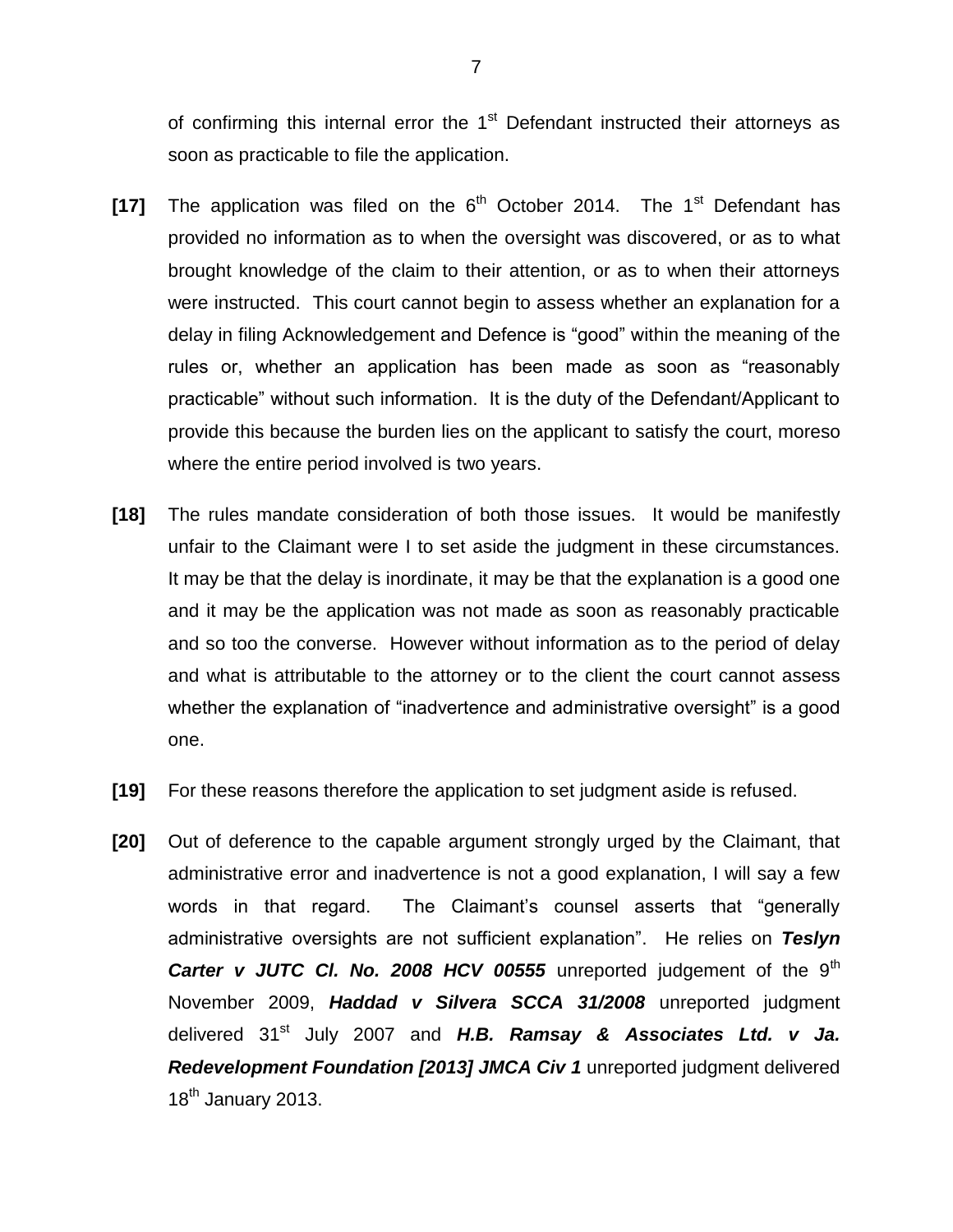- **[21]** In the Teslyn case Master George does say that the reasons given were not good reasons. However, this statement cannot be divorced from the facts found that (a) there was no explanation why the claim was only received on the 10<sup>th</sup> March 2008 when it was posted on the  $31<sup>st</sup>$  January 2008 and (b) the JUTC's insurers returned the claim (among others) to them on the  $16<sup>th</sup>$  April 2008 but they only instructed attorneys in June 2008. It bears noting also that the Master found the proposed defence of little merit and with no reasonable prospect of success. In these circumstances, and given the extent of the delay over several months it is little wonder the court found that the "administrative mishaps, blunders, inefficiency and confusion contributed to by counsel, the Defendant's insurers and the Defendants" not to be a good explanation.
- **[22]** In the *Haddad* case the decision was not as Claimant's counsel submitted that administrative error is not a good explanation. The decision was that the absence of an explanation for a failure to act promptly was decisive, as per Smith JA:

*"The reasons proferred for the delay were that (i) the parties were having discussions with a view to settling the matter and (ii) the attorney-at-law who had conduct of the matter had left the firm. There was no affidavit from the attorney, who had left, as to the reason for non-compliance on his part."*

The Court of Appeal in those circumstances declined to extend time for the filing of the record of appeal..

**[23]** In the H.B. Ramsay's case the court stated:

*"Mr. Ramsay's affidavit does not give any explanation for the failure. His evidence that his attorneys-at-law have told him that the default was by way of inadvertence is inadequate. Mrs. Minott-Phillips Q.C. on behalf of the respondents submitted that the term "inadvertence" was a conclusion to be drawn from an explanation*